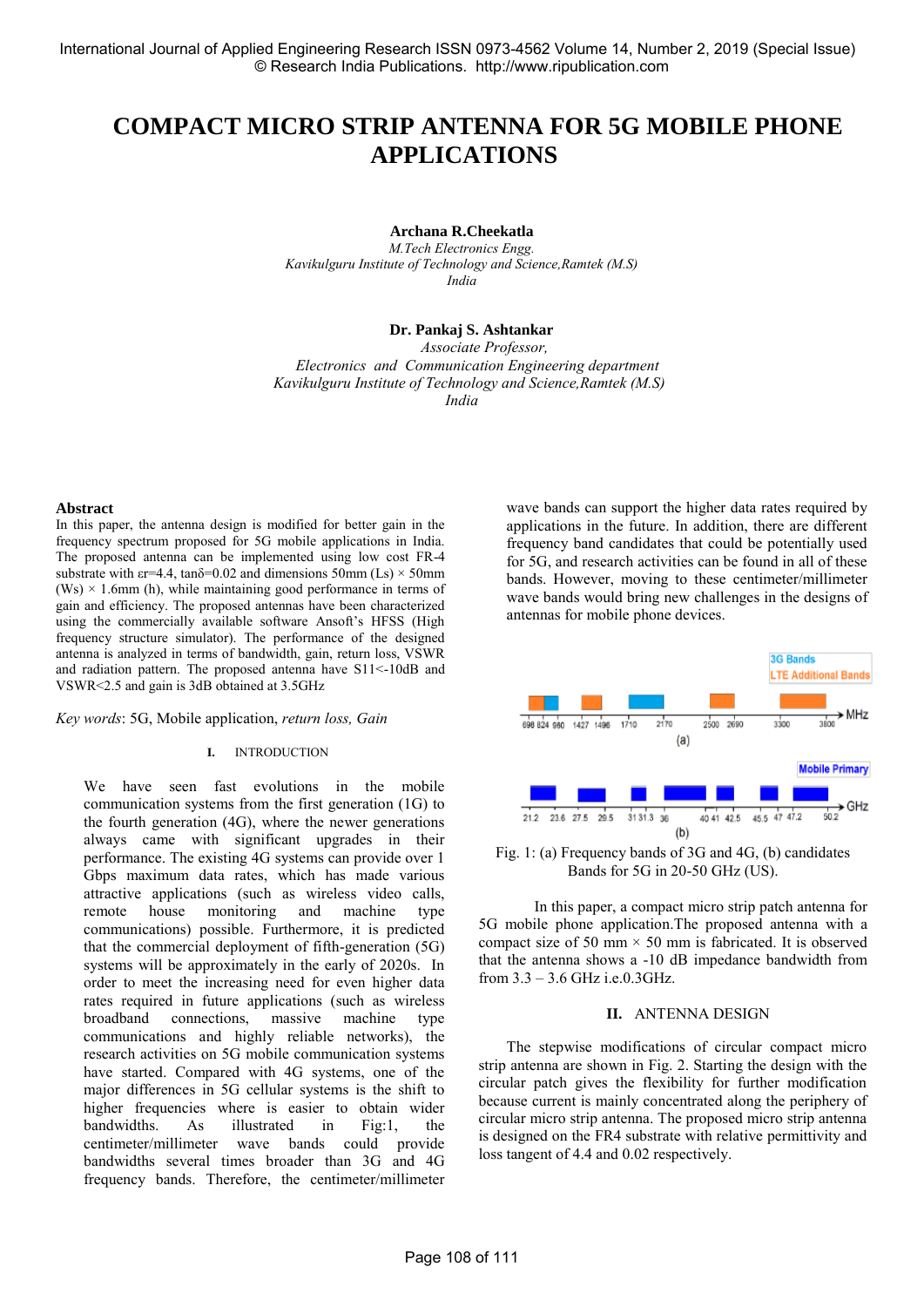International Journal of Applied Engineering Research ISSN 0973-4562 Volume 14, Number 2, 2019 (Special Issue) © Research India Publications. http://www.ripublication.com



Fig2: Evolution of proposed 5G mobile antenna

The substrate thickness is chosen as,

$$
h \le \frac{0.3c}{2\prod fr\sqrt{sr}} \qquad (2.1)
$$

Where is the velocity of light  $(=3 \times 10^8 \text{m/s})$  the  $\epsilon$ r is the relative dielectric constant f is the maximum operating frequency. The geometry of the proposed antenna is shown in Fig: 3. Antenna is designed and simulated in HFSS13 (High Frequency Structural Simulator) software which enables to include fine details in the design.



**Fig 3: Proposed geometry of Antenna configuration.**

Table 1: Dimensions of the Proposed Antenna illustrated in Fig 3

| Parameters        | $\mathbf{L}$ | w | .o | Wo                |    | R1 |  |
|-------------------|--------------|---|----|-------------------|----|----|--|
| <b>Dimensions</b> | 50           |   |    | $50$ 37.5 23.5 26 | -3 |    |  |

## III.CALCULATIONS

Formulaes that are used to find out the absolute band width from both upper edge of (fh) band width and lower edge of (fl) band width.





Fig 4: The simulated Returnloss of the designed 5G mobile antenna at solution frequency of 3.5 GHz where length of ground  $(Lg=37.5)$ 

Fig 4, shows the simulated return loss  $S(1,1)$  curve of a 5G antenna at an solution freq. of 3.5 GHz. It is evaluated for 3GHz-4GHz. It is observed that the antenna shows a -10db impedance bandwidth from lower edge bandwidth (FL) 3.33 to upper edge bandwidth (FH) 3.58 GHz i.e. the absolute bandwidth (FH-FL) is 0.2 GHz.The maximum absolute bandwidth is obtained at  $R1 = 13.5$ , and  $R2 = 10$ .

Table 3: Simulated -10db bandwidth of proposed antenna at Lg=37.6:

|      | <b>Parameters</b> |                |    | Lower<br>of<br>edge<br>BW<br>(GHz)<br>FL. | <b>Upper</b><br>edge<br>of BW<br>(GHz)<br>FH | <b>Absolute</b><br>BW<br>(GHz)<br>FH-FL |
|------|-------------------|----------------|----|-------------------------------------------|----------------------------------------------|-----------------------------------------|
| Lg   | $R1$              | R <sub>2</sub> | Wf |                                           |                                              |                                         |
| 37.6 | 13.5              | 10             | 3  | 3.32                                      | 3.57                                         | 0.25                                    |
| 37.6 | 14                | 10.5           | 3  | 3.33                                      | 3.53                                         | 0.2                                     |
| 37.6 | 14.5              | 11             | 3  | 3.36                                      | 3.60                                         | 0.24                                    |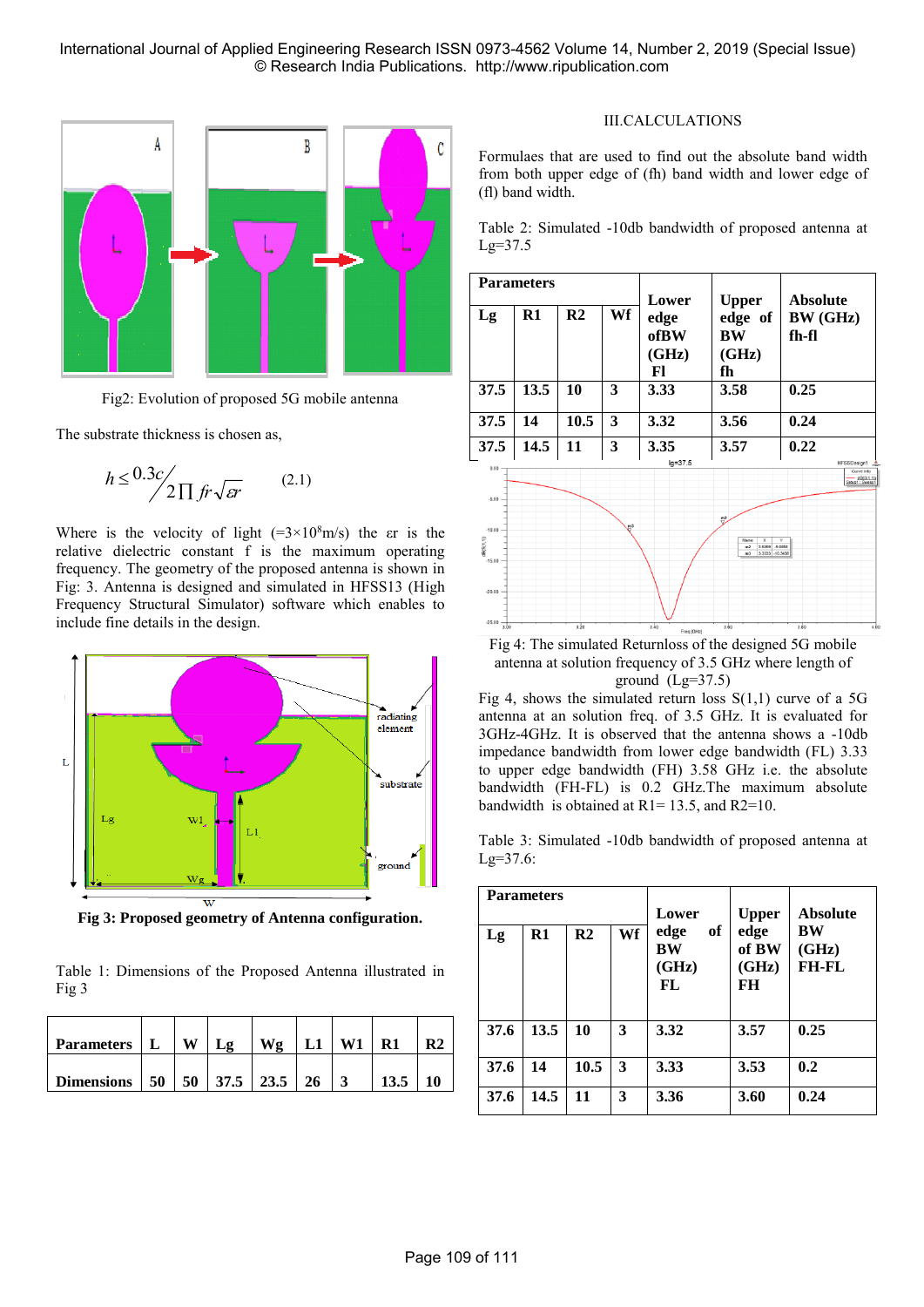## International Journal of Applied Engineering Research ISSN 0973-4562 Volume 14, Number 2, 2019 (Special Issue) © Research India Publications. http://www.ripublication.com



Fig 5: The simulated Returnloss of the designed 5G mobile antenna at solution frequency of 3.5 GHz where length of ground  $(Lg=37.6)$ 

Fig 5, shows the simulated return loss  $S(1,1)$  curve of a 5G antenna at an solution freq. of 3.5 GHz. It is evaluated for 3GHz-4GHz. It is observed that the antenna shows a -10db impedance bandwidth from lower edge bandwidth (fl) 3.32 to upper edge bandwidth (fh) 3.57 GHz i.e. the absolute bandwidth (fh-fl) is 0.25 GHz. Therfore,The maximum absolute bandwidth is obtained at  $R1 = 13.5$ , and  $R2=10$ .

Table 4: Simulated -10db bandwidth of proposed antenna at Lg=37.7:

| <b>Parameters</b> |               |                | Lower<br>edge<br>of | <b>Upper</b><br>edge of | <b>Absolute</b><br><b>BW</b> |                       |
|-------------------|---------------|----------------|---------------------|-------------------------|------------------------------|-----------------------|
| Lg                | $\mathbf{R}1$ | R <sub>2</sub> | Wf                  | <b>BW</b><br>(GHz)      | <b>BW</b><br>(GHz)           | (GHz)<br><b>FH-FL</b> |
|                   |               |                |                     | FL                      | FH                           |                       |
| 37.7              | 13.5          | 10             | 3                   | 3.33                    | 3.56                         | 0.23                  |
| 37.7              | 14            | 10.5           | 3                   | 3.33                    | 3.56                         | 0.23                  |
| 37.7              | 14.5          | 11             | 3                   | 3.33                    | 3.56                         | 0.23                  |



Fig 6: The simulated Returnloss of the designed 5G mobile antenna at solution frequency of 3.5 GHz where length of ground  $(Lg=37.7)$ 

Fig 6, shows the simulated return loss  $S(1,1)$  curve of a 5G antenna at an solution freq. of 3.5 GHz. It is evaluated for 3GHz-4GHz. It is observed that the antenna shows a -10db impedance bandwidth from lower edge bandwidth (fl) 3.33 to upper edge bandwidth (fh) 3.56 GHz i.e. the absolute bandwidth (fh-fl) is 0.23 GHz. Therfore,The maximum absolute bandwidth is obtained at  $R1 = 13.5$ , and  $R2=10$ .

Table 5: Simulated -10db bandwidth of proposed antenna at  $Lg=37.8$ :

|      | <b>Parameters</b> |                |    |            |              |                 |
|------|-------------------|----------------|----|------------|--------------|-----------------|
|      |                   |                |    | Lower      | <b>Upper</b> | <b>Absolute</b> |
| Lg   | $\mathbf{R}1$     | R <sub>2</sub> | Wf | edge<br>of | edge of      | <b>BW</b>       |
|      |                   |                |    | BW         | BW           | (GHz)           |
|      |                   |                |    | (GHz)      | (GHz)        | <b>FH-FL</b>    |
|      |                   |                |    | FL         | FH           |                 |
| 37.8 | 13.5              | 10             | 3  | 3.33       | 3.56         | 0.23            |
|      |                   |                |    |            |              |                 |
| 37.8 | 14                | 10.5           | 3  | 3.33       | 3.56         | 0.23            |
|      |                   |                |    |            |              |                 |
| 37.8 | 14.5              | 11             | 3  | 3.33       | 3.56         | 0.23            |
|      |                   |                |    |            |              |                 |



Fig 7: The simulated Returnloss of the designed 5G mobile antenna at solution frequency of 3.5 GHz where length of ground  $(Lg=37.8)$ 

Fig 7, shows the simulated return loss  $S(1,1)$  curve of a 5G antenna at an solution freq. of 3.5 GHz. It is evaluated for 3GHz-4GHz. It is observed that the antenna shows a -10db impedance bandwidth from lower edge bandwidth (FL) 3.33 to upper edge bandwidth (FH) 3.56 GHz i.e. the absolute bandwidth (FH-FL) is 0.23 GHz. Therfore,The maximum absolute bandwidth is obtained at  $R1 = 13.5$ , and  $R2=10$ .

#### **III.** SIMULATION RESULTS

The performance of micro strip antenna can be varied depending on number of parameters such as radius of circular patch (R1), semicircular radius of patch (R2), length (L) and width (W) of substrate, length (Lg) and width (Wg) of ground.